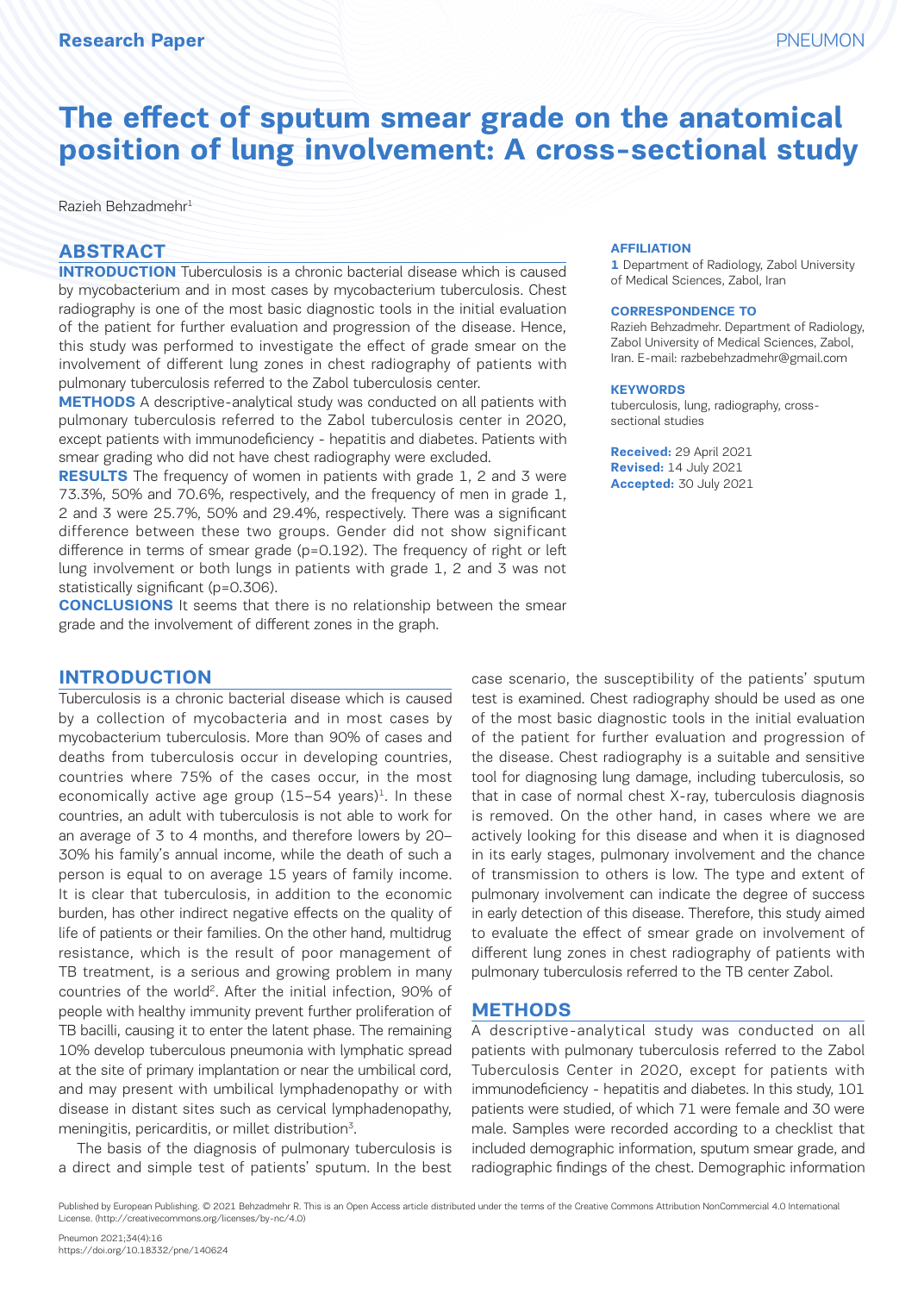of patients such as age, sex and place of residence as well as smear information and its grade and chest radiographic findings were collected. Data were collected using SPSS software in the form of frequency, percentage, mean and standard deviation and the data were analyzed using chisquared test.

#### **RESULTS**

Of the 101 participants, 71 (70.3%) were male and the rest were female. The mean age of patients was 62.68 years with a standard deviation of 13.61. The youngest and oldest patients were aged 18 and 86 years, respectively. There was

#### **Table 1. Gender distribution of patients according to smear grading**

| <b>Sex</b> | <b>Smear grading</b> | р               |                 |       |  |
|------------|----------------------|-----------------|-----------------|-------|--|
|            | Grade 1<br>n(%)      | Grade 2<br>n(%) | Grade 3<br>n(%) |       |  |
| Male       | 18 (25.7)            | 7(50.0)         | 5(29.4)         |       |  |
| Female     | 52(73.3)             | 7(50.0)         | 12 (70.6)       | 0.192 |  |

#### **Table 2. Frequency of involvement of different zones of the lung according to smear grading**

| Zone                             | <b>Smear grading</b> | p                      |                 |       |
|----------------------------------|----------------------|------------------------|-----------------|-------|
|                                  | Grade 1<br>n(%)      | <b>Grade 2</b><br>n(%) | Grade 3<br>n(%) |       |
| Nothing                          | O(0.0)               | O(0.0)                 | 2(2.8)          |       |
| Upper                            | 1(5.8)               | 1(7.1)                 | 13(18.5)        |       |
| Middle                           | 1(5.8)               | O(0.0)                 | 13(18.5)        |       |
| Lower                            | 5(29.4)              | 4(28.5)                | 18 (25.7)       |       |
| <b>Upper and Middle</b>          | 4(23.5)              | 1(7.1)                 | 4(5.7)          |       |
| Upper and Lower                  | 3(17.6)              | 3(21.4)                | 8(11.4)         | 0.337 |
| Middle and<br>Lower              | 1(5.8)               | 3(21.4)                | 7(10.0)         |       |
| Upper and<br>Middle and<br>Lower | 3(17.6)              | 3(21.4)                | 8(11.4)         |       |

#### **Table 3. Frequency of smear grading by lung involved**

| Lung           | <b>Smear grading</b> | D                      |                 |       |  |
|----------------|----------------------|------------------------|-----------------|-------|--|
|                | Grade 1<br>$n$ (%)   | <b>Grade 2</b><br>n(%) | Grade 3<br>n(%) |       |  |
| Nothing        | 2(2.8)               | O(0.0)                 | 0(0.0)          |       |  |
| Right          | $31(44.3)$ $3(21.4)$ |                        | 4(23.5)         | 0.306 |  |
| Left           | $13(18.6)$ $2(14.3)$ |                        | 5(29.4)         |       |  |
| Right and Left | $24(34.3)$ $9(64.3)$ |                        | 8(47.0)         |       |  |

no statistically significant difference between the two sexes in terms of smear grade (p=0.192) (Table 1).

Table 2 shows that the frequency of involvement of different lung zones in grade 1, 2 and 3 was not statistically significantly different (p=0.337).

Table 3 shows that the frequency of right or left lung involvement or both lungs in patients with grade 1, 2 and 3 was not statistically significant (p=0.306).

#### **DISCUSSION**

There is no study on the relationship between the degree of positivity of primary smear and chest radiographic findings of patients in Iran and in the world; few studies have been conducted in this regard and due to the importance of this issue in timely diagnosis and reduction of infection and treatment of the disease, the present study was performed to determine the relationship between smear grading and chest radiographic findings in patients referred to the Zabol Tuberculosis Center in 2015–2016. In this study, 101 patients with tuberculosis were studied. Of these, 71 (70.3%) were female and the rest were male. In the studied patients, 70 cases had grade 1 (74.3% female and 25.7% male), 14 cases had grade 2 (50% female and 50% male) and 17 cases had grade 3 (70.6% female and 35.7% male). As a result, there was no significant difference between the two sexes in terms of smear grade (p=0.192). Due to the lack of similar studies that have examined the relationship between sex and smear grading, the findings of this study cannot be compared with other. The mean age of patients was 62.68 years with a standard deviation of 13.61. The youngest and oldest patients were aged 18 and 86 years, respectively. The mean age of patients with grade 1, 2 and 3 was 64.47, 62.07 and 55.82 years, respectively. The age difference between patients in different grades was not statistically significant (p=0.122). There was also no relationship between increasing or decreasing age and smear grading. In other studies, children under 15 years old were in the study group and therefore due to differences in the study population it is not possible to compare the results<sup>4-6</sup>. Most patients were from Zabol city (52.5%) and the least were from Hamoon and Helmand cities (2%). The frequency of lower lobe involvement was higher in all three grades and its percentage was slightly higher in grade 3. But in general, the frequency of involvement of different lung zones in grade 1, 2 and 3 was not significantly different (p=0.337). As a result, there seems to be no relationship between the smear grade and the involvement of different zones in the graph. This finding is not consistent with other studies. In the study of Gopi et al.7, with increasing smear grade, the score of involvement of the upper lobe was significantly increased (p=0.0001).

In the Kanade et al. $8$  study, with increasing the smear grade, the score of involvement in the central lobe increased significantly (p=0.0001), which can be attributed to the high diagnostic accuracy of HRCT compared to CXR. Examination of the right or left lung or both showed that in grade 1 and 2